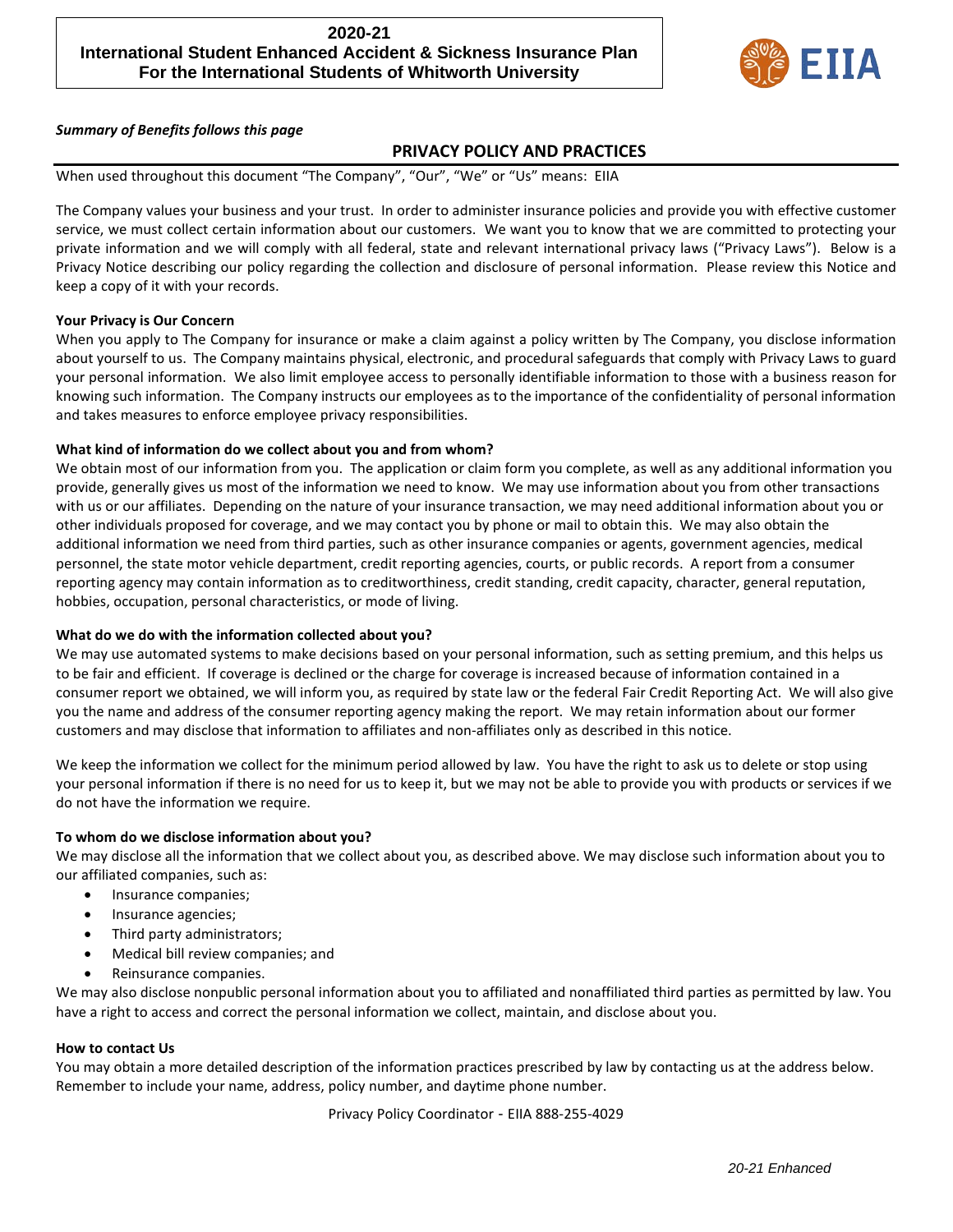# **2020-21 International Student Enhanced Accident & Sickness Insurance Plan For the International Students of Whitworth University**



Your institution always has the best interest of its students in mind. This is especially true related when making sure that all students have adequate health insurance coverage. As a condition of enrollment, all full-time and part-time international students are required to purchase this coverage. If you have any questions regarding the plan, claims and eligibility information please call us at 888.255.4029. Additional information can be found at www.eija.org (Click on For Students and search for your institution).

| <b>Policy Effective Dates:</b> | August 15, 2020 through August 14, 2021 |
|--------------------------------|-----------------------------------------|
| <b>Policy Number:</b>          | AW001611                                |

Once enrollment is finalized you will receive an ID card. Please make sure to keep your ID card handy and show it to all pharmacies and medical providers you receive treatment from. NOTE: This is only a summary. Please go t[o www.eiia.org](http://www.eiia.org/) for a Full Plan Document of the plan.

| <b>ENHANCED STUDENT PLAN BENEFITS:</b>                      | 90% OF USUAL & CUSTOMARY CHARGES                                                    |
|-------------------------------------------------------------|-------------------------------------------------------------------------------------|
| <b>Maximum Benefit:</b>                                     | \$500,000 Maximum (per insured person, per policy year)                             |
| Deductible:                                                 | \$50 (per insured person, per policy year)                                          |
| Coinsurance:                                                | 90% except as noted below                                                           |
| Out-of-Pocket Maximum:                                      | \$5,000 (Per insured person, per policy year)                                       |
| <b>Student Health Center Benefits:</b>                      | Deductible will be waived when treatment is rendered at the Student Health Center   |
| <b>INPATIENT BENEFITS:</b>                                  |                                                                                     |
| Room & Board, Hospital Miscellaneous, Surgeon,              | 90% of Usual & Customary                                                            |
| Assistant Surgeon, Anesthetist, Physician Inpatient Visits, |                                                                                     |
| <b>Physiotherapy and Pre-admission Testing:</b>             |                                                                                     |
| <b>OUTPATIENT BENEFITS:</b>                                 |                                                                                     |
| <b>Outpatient Surgery: Includes Day Surgery Facility,</b>   | 90% of Usual & Customary                                                            |
| Surgeon, Assistant Surgeon, and Anesthetist:                |                                                                                     |
| Physiotherapy:                                              | 90% of Usual & Customary                                                            |
| Physician/Consultant Office Visits:                         | 90% of Usual & Customary; subject to a \$20 co-pay per visit                        |
| <b>Emergency Room / Urgent Care Facility:</b>               | 90% of Usual & Customary; subject to a \$150 co-pay per visit (The co-pay and       |
|                                                             | deductible will be waived if admitted to the Hospital)                              |
| <b>Diagnostic X-rays and Laboratory</b>                     | 90% of Usual & Customary; Cat Scan, PET Scan and MRI Scans are subject to a \$100   |
|                                                             | co-pay per service                                                                  |
| Radiation Therapy & Chemotherapy:                           | 90% of Usual & Customary                                                            |
| Ambulance:                                                  | 90% of Usual & Customary                                                            |
| <b>Durable Medical Equipment:</b>                           | 90% of Usual & Customary                                                            |
| Dental Injury Benefit: (benefits paid for Injury to sound,  | 90% of Usual & Customary limited to \$250 maximum per tooth, \$1,000 maximum        |
| natural teeth only)                                         | per Policy Year.                                                                    |
| <b>Prescription Drugs: (Please use an Express Scripts</b>   | \$15 co-pay per prescription (Generic)                                              |
| Pharmacy. Find a pharmacy, estimate pricing, etc.           | \$30 co-pay per prescription (Brand Name - Preferred)                               |
| Register at www.express-scripts.com )                       | \$50 co-pay per prescription (Brand Name - Non-Preferred)                           |
|                                                             | Up to a 31-day supply per prescription                                              |
| <b>OTHER BENEFITS:</b>                                      |                                                                                     |
| Maternity:                                                  | Covered as any other Sickness                                                       |
| <b>Repatriation &amp; Medical Evacuation:</b>               | Unlimited Benefits provided by Scholastic Emergency Services when arranged prior    |
|                                                             | to services being rendered. See brochure for further details.                       |
| Mental Illness Treatment & Substance Use Disorder:          | Covered as any other Sickness. Inpatient benefits are limited to 30 days per policy |
|                                                             | year.                                                                               |
| <b>Accidental Death &amp; Dismemberment:</b>                | \$10,000 Maximum; If Benefit is designated, see endorsement                         |
| <b>Wellness Benefit:</b>                                    | We will pay 100% of Eligible Expenses as per the limits stated in the Schedule of   |
| Covered Wellness expenses include:                          | Benefits, Sickness Medical. Coverage is limited to expenses as recommended by the   |
| Routine physical examinations<br>1.                         | CDC https://www.healthcare.gov/preventive-care-benefits/.                           |

2. *Preventive medical attention*

## **EXCLUSIONS AND LIMITATIONS**

*No benefits will be paid for: a) loss or expense caused by, contributed to, or resulting from; or b) treatment, services or supplies for, at, or related to any of the following:*

- 1) War or any act of war, declared or undeclared;
- 2) Injury sustained while in the service of the armed forces of any country. When the Plan Participant enters the armed forces of any country, We will refund the unearned pro rata premium upon request;
- 3) Voluntary, active participation in a riot or insurrection;
- 4) Medical expenses resulting from a motor vehicle accident in excess of that which is payable under any other valid and collectible insurance;
- 5) Medical Treatment related to organ transplants, whether as donor or recipient; this includes expenses incurred for the evaluation process, the transplant surgery, post-operative treatment, and expenses incurred in obtaining, storing or transporting a donor organ. In relation to a bone